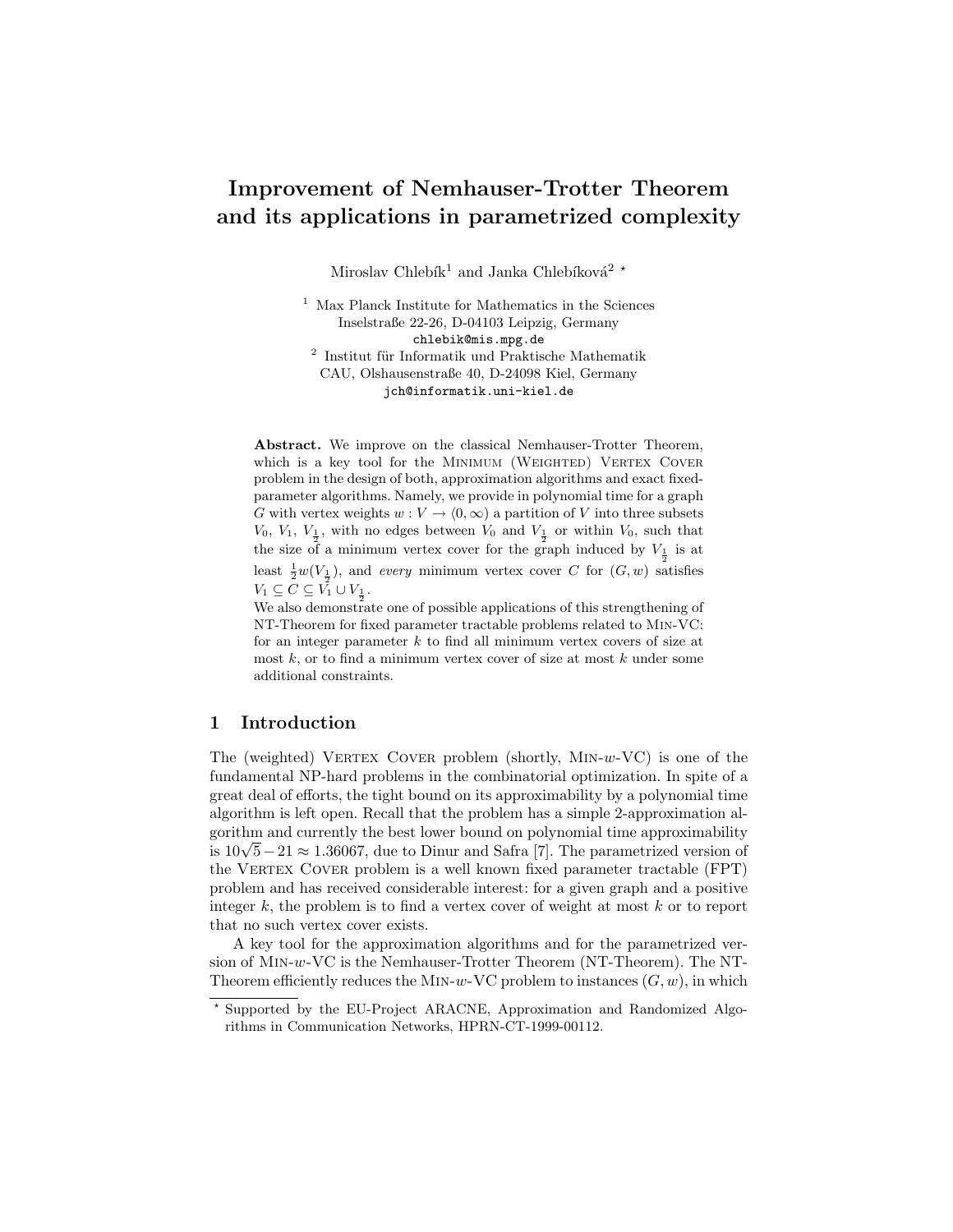the size of a minimum vertex cover is at least  $\frac{1}{2}w(V)$ . This result is useful as an approximation preserving preprocessing step, that reduces the problem to find one optimal vertex cover to more restricted instances. In the parametrized Min-VC any kernelization technique reduces in conjunction or independently both, the size of the input graph and the parameter size. As observed in [4], NT-Theorem allows to find efficiently a linear size problem kernel for Min-VC.

But the original NT-Theorem and also other known kernelization techniques (see [1], [15]) are less efficient if for a graph  $(G, w)$  and an integer parameter k the goal is to find all minimum vertex covers of weight at most  $k$ , or to find a minimum vertex cover of weight at most  $k$  under some additional constraints. In this contribution we overcome this difficulty and prove the theorem much stronger than the classical NT-Theorem. We also show how this result can be applied to obtain new algorithmic and complexity results for fixed-parameter tractable problems related to the Min-w-VC (unweighted, for simplicity).

**Preliminaries.** Let  $G = (V, E)$  be a graph with vertex weights  $w : V \to (0, \infty)$ . For a set of vertices  $U \subseteq V$ , let  $\Gamma(U) := \{v \in V : \exists u \in U \text{ such that } \{u, v\} \in E\}$ stand for the set of its neighbors, and  $G[U]$  denote the subgraph of  $G$  induced stand for the set of its heighbors, and  $G[U]$  denote the subgraph of G induced by  $U$ . The weight of a vertex subset  $U \subseteq V$  is defined by  $w(U) := \sum_{u \in U} w(u)$ .

Minimum Weighted Vertex Cover (Min-w-VC)

*Instance*: A simple graph  $G = (V, E)$  with vertex weights  $w : V \to (0, \infty)$ .

*Feasible solution:* A vertex cover C for G, i.e., a subset  $C \subseteq V$  such that for each  $e \in E, e \cap C \neq \emptyset.$ 

 $e \in E$ ,  $e \cap C \neq \emptyset$ .<br>Objective function: The weight  $w(C) := \sum_{u \in C} w(u)$  of the vertex cover C.

The unweighted version the MINIMUM VERTEX COVER problem (shortly, MIN-VC) is the special case of MIN-w-VC with uniform weights  $w(u) = 1$  for each  $u \in V$ . Let  $VC(G, w)$  be the set of all minimum vertex covers for  $(G, w)$ and  $vc(G, w)$  stand for the weight of the minimum vertex cover for  $(G, w)$ . In unweighted case we use shortly  $VC(G)$  and  $vc(G)$ .

 $MIN-w-VC$  problem can be expressed as an Integer Program  $(IP)$  as follows: MIN-*w*- VC problem can be expressed as an integer Program (IP) as follows:<br>the goal is to *minimize* the function  $w(x) := \sum_{u \in V} w(u) \cdot x(u)$ , where  $x(u) \in$  ${0,1}$  for each  $u \in V$ , and a *feasible solution*  $x: V \to {0,1}$  has to satisfy edge constraints  $x(u) + x(v) \ge 1$  for each edge  $\{u, v\} \in E$ . There is one-to-one correspondence between the set of vertex covers for G and the set of functions  $x: V \to \{0, 1\}$  satisfying all edge constraints; each such x is an indicator function of some vertex cover for G.

The Linear Programming (LP) relaxation of the IP-formulation allows  $x(u) \in$  $\langle 0, 1 \rangle$  (or even  $x(u) \geq 0$ ). It is well known ([12], [14]) that there always exists an optimal solution of the LP-relaxation with the variables  $x(u) \in \{0, \frac{1}{2}, 1\}.$ The Half-Integral (HI) relaxation has exactly the same formulation as the IPformulation, but it allows variables  $x(u)$  from the set  $\{0, \frac{1}{2}, 1\}$  for each  $u \in V$ . Hence a *feasible solution* is a half-integral vertex cover for  $G$ , i.e., a function  $x: V \to \{0, \frac{1}{2}, 1\}$  satisfying edge constraints  $x(u) + x(v) \geq 1$  for each edge  ${u, v} \in E$ . Let  $VC^*(G, w)$  be the set of all minimum half-integral vertex covers  $x: V \to \{0, \frac{1}{2}, 1\}$ , and  $vc^*(G, w)$  stand for the weight of a minimum half-integral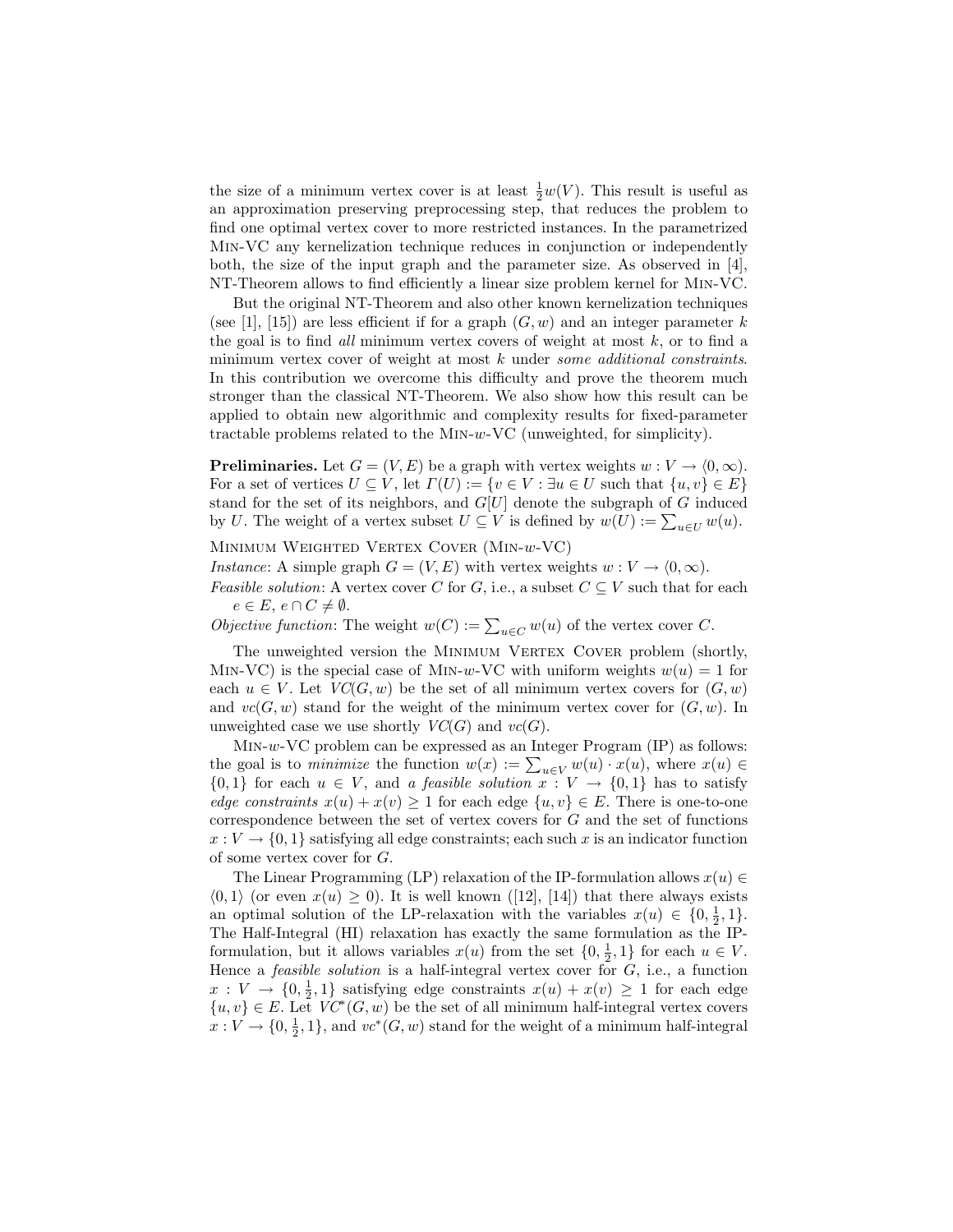vertex cover for  $(G, w)$ . For a minimum half-integral vertex cover x for  $(G, w)$ , we denote  $V_i^x := \{u \in V : x(u) = i\}$  for each  $i \in \{0, \frac{1}{2}, 1\}.$ 

Clearly,  $vc^*(G, w) \leq vc(G, w)$ , as for any vertex cover C its indicator function  $x^C$  is a feasible solution for the HI-relaxed problem with  $w(x^C) = w(C)$ . Further,  $vc^*(G, w) \leq \frac{1}{2}w(V)$ , as the function  $x \equiv \frac{1}{2}$  on V is always feasible solution for the HI-relaxation. The (weighted) graphs  $G = (V, E)$  for which the equality  $vc*(G, w) = \frac{1}{2}w(V)$  holds play a special role in the MIN-w-VC problem. All the difficulty solving the problem exactly, or approximating it, reduces to such graphs.

Overview. The main goal of Section 2 is to provide the following strengthened version of Nemhauser-Trotter Theorem, its full version with additional properties is contained in Theorem 2.

Optimal version of Nemhauser-Trotter Theorem. There exists a polynomial time algorithm that partitions vertex set V of any graph  $(G, w)$  with vertex weights  $w: V \to (0, \infty)$  into three subsets  $V_0$ ,  $V_1$ ,  $V_{\frac{1}{2}}$  with no edges between  $V_0$  and  $V_{\frac{1}{2}}$  or within  $V_0$  such that (i)  $vc(G[V_{\frac{1}{2}}], w) \geq \frac{1}{2}w(V_{\frac{1}{2}})$ ; and (ii) every minimum vertex cover C for  $(G, w)$  satisfies  $V_1 \subseteq C \subseteq V_1 \cup V_{\frac{1}{2}}$  and  $C \cap V_{\frac{1}{2}}$  is a minimum vertex cover for  $(G[V_{\frac{1}{2}}], w)$ .

The main difference is that the condition (ii) will be satisfied for *every* minimum vertex cover for  $(G, w)$ , not merely for some of them. Such result was known only in unweighted bipartite case, when it follows from matching theory (Gallai-Edmonds structure theorem).

The key point of this improvement is that one minimum half-integral vertex cover, called *pivot*, induces a decomposition  $V = V_0 \cup V_1 \cup V_{\frac{1}{2}}$  that has the desired additional quality. In this case the kernel  $V_{\frac{1}{2}}$ , to which the problem is reduced, is the largest among all  $V_{\frac{1}{2}}^y$ ,  $y \in VC^*(G, w)$ , in fact  $V_{\frac{1}{2}} = \bigcup_{y \in VC^*(G, w)} V_{\frac{1}{2}}^y$ . It is also crucial for applications that the pivot can be found efficiently.

In Section 3 we provide useful decomposition of a weighted graph  $(G, w)$ that reflects the structure of the set of all optimal solutions for the HI-relaxed problem. This decomposition into "irreducible parts" carries information how all minimum vertex covers for  $(G, w)$  are structured outside the minimal relevant kernel  $K := \bigcap_{y \in V\mathcal{C}^*(G,w)} V^y_\perp$ . As a simple byproduct we obtain a polynomial time algorithm that decides whether a minimum vertex cover has the same weight as the optimum of the HI-relaxed (equivalently, LP-relaxed) problem, and if yes, finds one minimum vertex cover for  $(G, w)$ .

In Section 4 we demonstrate one possible application, namely how our improvement of NT-Theorem can be used for fixed-parameter tractable problems related to the Min-VC problem (unweighted, for simplicity). The strengthening of NT-Theorem can be used as efficient reduction to linear size problem kernel even in situations in which NT-Theorem is less efficient, e.g., if the task is to find all minimum vertex covers for G if  $vc(G) \leq k$ , or to report that  $vc(G) > k$ . Similarly, assuming  $vc(G) \leq k$ , to find a minimum vertex cover for G under some additional constraints.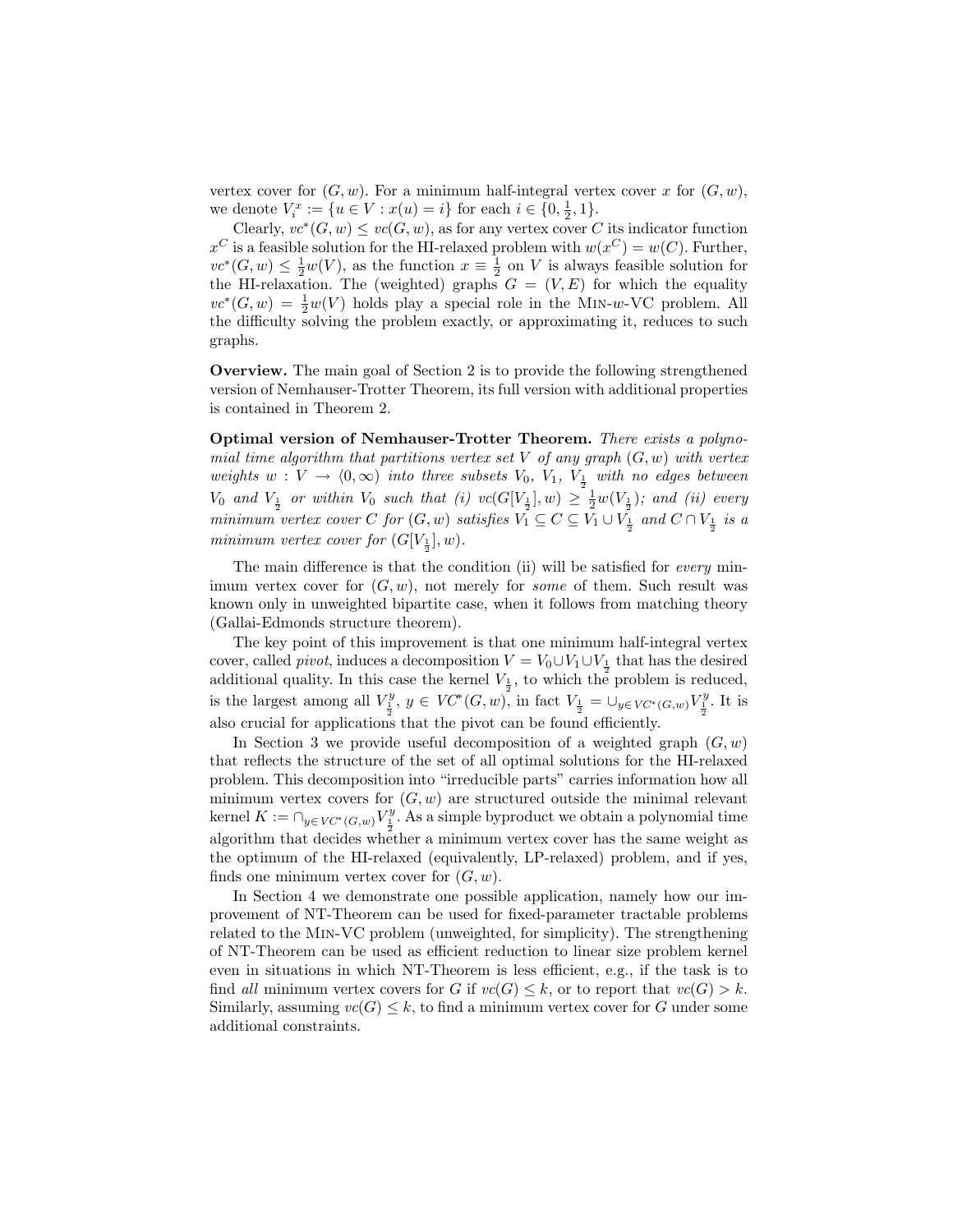#### 2 The Optimal Version of Nemhauser-Trotter Theorem

In the following series of lemmas we study the basic properties of minimum halfintegral vertex covers. Recall that for a minimum half-integral vertex cover  $x$  for  $(G, w) V_i^x := \{u \in V : x(u) = i\}$  for each  $i \in \{0, \frac{1}{2}, 1\}.$ 

A minimum half-integral vertex cover x with the property that  $V_1^x$  is not a proper subset of  $V_{\frac{1}{2}}^y$  for any y from  $VC^*(G, w)$ , is called a *pivot*. It plays a special role in what follows.

**Lemma 1.** Given a graph  $G = (V, E)$  with vertex weights  $w : V \to (0, \infty)$ , and a partition  $V = V_0^x \cup V_1^x \cup V_{\frac{1}{2}}^x$  according to a fixed minimum half-integral vertex cover x for  $(G, w)$ . Then

- (i)  $V_0^x$  is an independent set,  $\Gamma(V_0^x) \subseteq V_1^x$ , and the vertices of  $V_1^x \setminus \Gamma(V_0^x)$  have weight 0.
- (ii) If x is a pivot then  $V_0^x$  does not contain vertices of weight 0, and  $V_1^x$  =  $\Gamma(V_0^x)$ .
- (iii)  $vc^*(G[V_{\frac{1}{2}}^x], w) = \frac{1}{2}w(V_{\frac{1}{2}}^x)$
- (iv) For each  $U \subseteq V_1^x$ ,  $w(\tilde{\Gamma}(U) \cap V_0^x) \geq w(U)$ . If  $x$  is a pivot, then  $\emptyset \neq U \subseteq V_1^x$  implies  $w(\Gamma(U) \cap V_0^x) > w(U)$ .

**Lemma 2.** Given a graph  $G = (V, E)$  with vertex weights  $w : V \to (0, \infty)$ , and a partition  $V = V_0^x \cup V_1^x \cup V_{\frac{1}{2}}^x$  according to a fixed minimum half-integral vertex cover x for  $(G, w)$ . Then

- (i)  $V_1^x$  is a minimum vertex cover for  $(G[V_0^x \cup V_1^x], w)$ , hence  $vc(G[V_0^x \cup V_1^x], w)$  =  $w(V_1^x)$ . If x is a pivot, then  $V_1^x$  is the unique minimum vertex cover for  $(G[V_0^x \cup V_1^x], w).$
- (ii)  $x|_{V_0^x \cup V_1^x}$  is a minimum half-integral vertex cover for  $(G[V_0^x \cup V_1^x], w)$ , hence  $vc^*(G[V_0^x \cup V_1^x], w) = w(V_1^x)$ . If x is a pivot, then  $x|_{V_0^x \cup V_1^x}$  is the unique minimum half-integral vertex cover for  $(G[V_0^x \cup V_1^x], w)$ .

**Lemma 3.** Given a graph  $G = (V, E)$  with vertex weights  $w : V \to (0, \infty)$ , and a partition  $V = V_0^x \cup V_1^x \cup V_{\frac{1}{2}}^x$  according to a fixed minimum half-integral vertex cover x for  $(G, w)$ . Then the following holds:

- (i) Every (minimum) vertex cover for  $(G[V_{\frac{1}{2}}], w)$  together with  $V_1^x$  forms a (min- $\sum_{i=1}^{\infty}$  imum) vertex cover for  $(G, w)$ . Every (minimum) half-integral vertex cover for  $(G[V_{{\underline{1}}}^x], w)$  extended by 1 on  $V_1^x$  and by 0 on  $V_0^x$  forms a (minimum) half-integral vertex cover for  $(G, w)$ .
- (ii) For every minimum vertex cover C for  $(G, w)$ ,  $C \cap V_{\frac{1}{2}}^x$  and  $C \cap (V_0^x \cup V_1^x)$  are minimum vertex covers for  $(G[V_{\frac{1}{2}}], w)$  and  $(G[V_0^x \cup V_1^x], w)$ , respectively. For every minimum half-integral vertex cover y for  $(G, w)$ ,  $y|_{V_{\frac{1}{1}}}$  and  $y|_{(V_0^x \cup V_1^x)}$ are minimum half-integral vertex covers for  $(G[V_{\frac{1}{2}}], w)$  and  $(G[V_0^x \cup V_1^x], w)$ , respectively.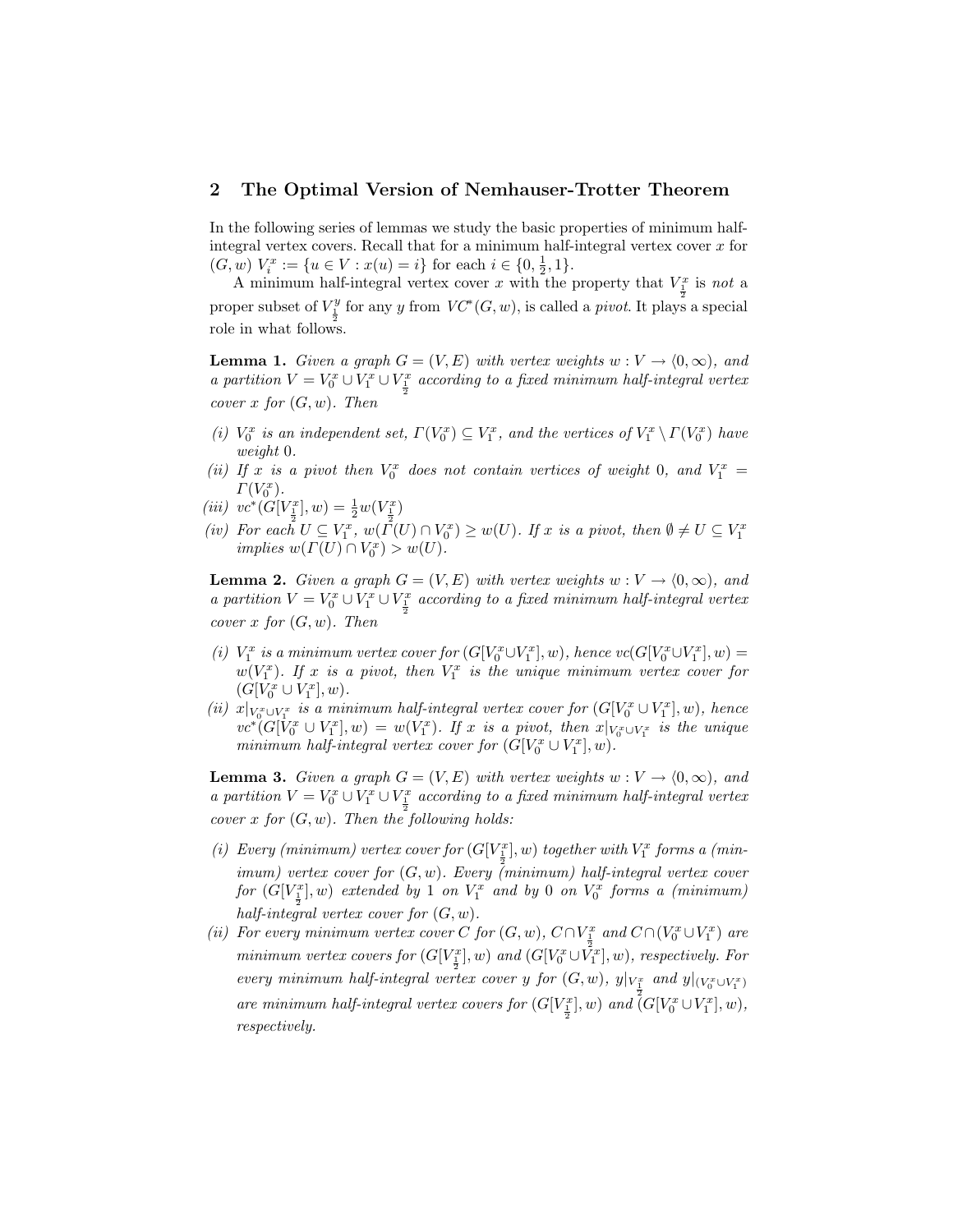(iii) If x is a pivot, then for every minimum vertex cover C for  $(G, w)$  it holds  $V_1^x \subseteq C \subseteq V_1^x \cup V_2^x$ . Analogously for every minimum half-integral vertex cover y for  $(G, w)$  it holds  $y|_{V_0^x} \equiv 0$  and  $y|_{V_1^x} \equiv 1$ .

In a bipartite graph a minimum vertex cover may be identified from the solution of the corresponding MINIMUM CUT problem. It can be found by efficient algorithms for the Maximum Flow problem on bipartite graphs (see Lawler [11]). For instance, the problem is solvable in time  $O(|E||V| \log \frac{|V|^2}{|F|})$  $\frac{V|^{-}}{|E|}\big)$ using Goldberg and Tarjan's algorithm [9]. When the problem is unweighted, Dinic's algorithm for the MAXIMUM FLOW problem runs in  $O(|E|\sqrt{|V|})$  time. Another approach in unweighted case is based on the bipartite graph matching theory. A maximum matching of a bipartite graph can be constructed in time  $O(|E|\sqrt{|V|})$  by the algorithm of Hopcroft and Karp ([10]) (or even for general graphs by the algorithm of Micali and Varizani), and a minimum vertex cover for a bipartite graph can be constructed from a maximum matching in linear time.

In what follows we define for a graph  $(G, w)$  its weighted bipartite version  $(G<sup>b</sup>, w<sup>b</sup>)$  and observe that the optimal solutions for the HI-relaxation of the MIN-w-VC problem for  $(G, w)$  are generated by minimum weight covers for the corresponding bipartite graph  $(G^b, w^b)$ .

**Definition 1.** For a graph  $G = (V, E)$  with vertex weights  $w : V \to (0, \infty)$  we define weighted bipartite version  $(G^b, w^b)$ , with  $G^b = (V^b, E^b)$ , as follows: there are two copies  $u^L$  and  $u^R$  of each vertex  $u \in V$  of the same weight  $w^b(u^L) =$  $w^{b}(u^{R}) = w(u)$  in  $(G^{b}, w^{b}), V^{L} := \{u^{L} : u \in V\}, V^{R} := \{u^{R} : u \in V\},$  and  $V^b:=V^L\cup V^R$ . Each edge  $\{u,v\}\in E$  of G creates two edges in  $G^b$ , namely  $\{u^L, v^R\}$  and  $\{v^L, u^R\}$ . Hence  $E^b := \{\{u^L, v^R\}, \{v^L, u^R\} : \{u, v\} \in E\}$ . For  $U \subseteq$ V we use also  $U^L$ ,  $U^R$ , and  $U^b := U^L \cup U^R$  for the corresponding sets of vertices.

For any set  $C \subseteq V^{\mathcal{L}} \cup V^{\mathcal{R}}$  we associate a map  $x_C : V \to \{0, \frac{1}{2}, 1\}$  in the following way:  $x_C(u) = \frac{1}{2} |C \cap \{u^L, u^R\}|$  for any  $u \in V$ . Clearly  $w(x_C) = \frac{1}{2}w^b(C)$ for any  $C \subseteq V^{\mathcal{L}} \cup V^{\mathcal{R}}$ .

- **Lemma 4.** (i) If C is a vertex cover for  $G^b$  then  $x_C$  is a half-integral vertex cover for G of weight  $\frac{1}{2}w^b(C)$ . In particular,  $vc^*(G, w) \leq \frac{1}{2}vc(G^b, w^b)$ .
- (ii) If  $x: V \to \{0, \frac{1}{2}, 1\}$  is a half-integral vertex cover for G then there is a vertex cover C for  $G^b$  such that  $x_C = x$ . Hence  $\frac{1}{2}vc(G^b, w^b) \leq vc^*(G, w)$ .
- (*iii*)  $vc^*(G, w) = \frac{1}{2}vc(G^b, w^b)$
- (iv) The mapping  $C \mapsto x_C$  maps  $VC(G^b, w^b)$  onto  $VC^*(G, w)$ .

For a weighted graph  $(G, w)$  the existence of a pivot is clear from its definition. By Lemma 1(ii), a pivot x is determined by its  $V_0^x$  part, as then  $V_1^x = \Gamma(V_0^x)$ and  $V_{\frac{1}{2}}^x = V \setminus (V_0^x \cup V_1^x)$ . But Lemma 3(iii) implies that for every  $y \in V\mathcal{C}^*(G,w)$  $V_0^x \subseteq V_0^y$ ,  $V_1^x \subseteq V_1^y$ , and  $V_{\frac{1}{2}}^x \supseteq V_{\frac{1}{2}}^y$ , hence  $V_0^x \subseteq \bigcap_{y \in VC^*(G,w)} V_0^y \ (\subseteq V_0^x)$ ,  $V_1^x \subseteq$  $\bigcap_{y\in VC^*(G,w)} V_1^y \ (\subseteq V_1^x)$ , and  $V_{\frac{1}{2}}^x \overset{\circ}{\supseteq} \bigcup_{y\in VC^*(G,w)} V_{\frac{1}{2}}^y \ (\supseteq V_{\frac{1}{2}}^x)$ . Therefore the pivot x is unique and it defines the partition with  $V_0^x = V_0^*(G, w) := \bigcap_{y \in VC^*(G, w)} V_0^y$ ,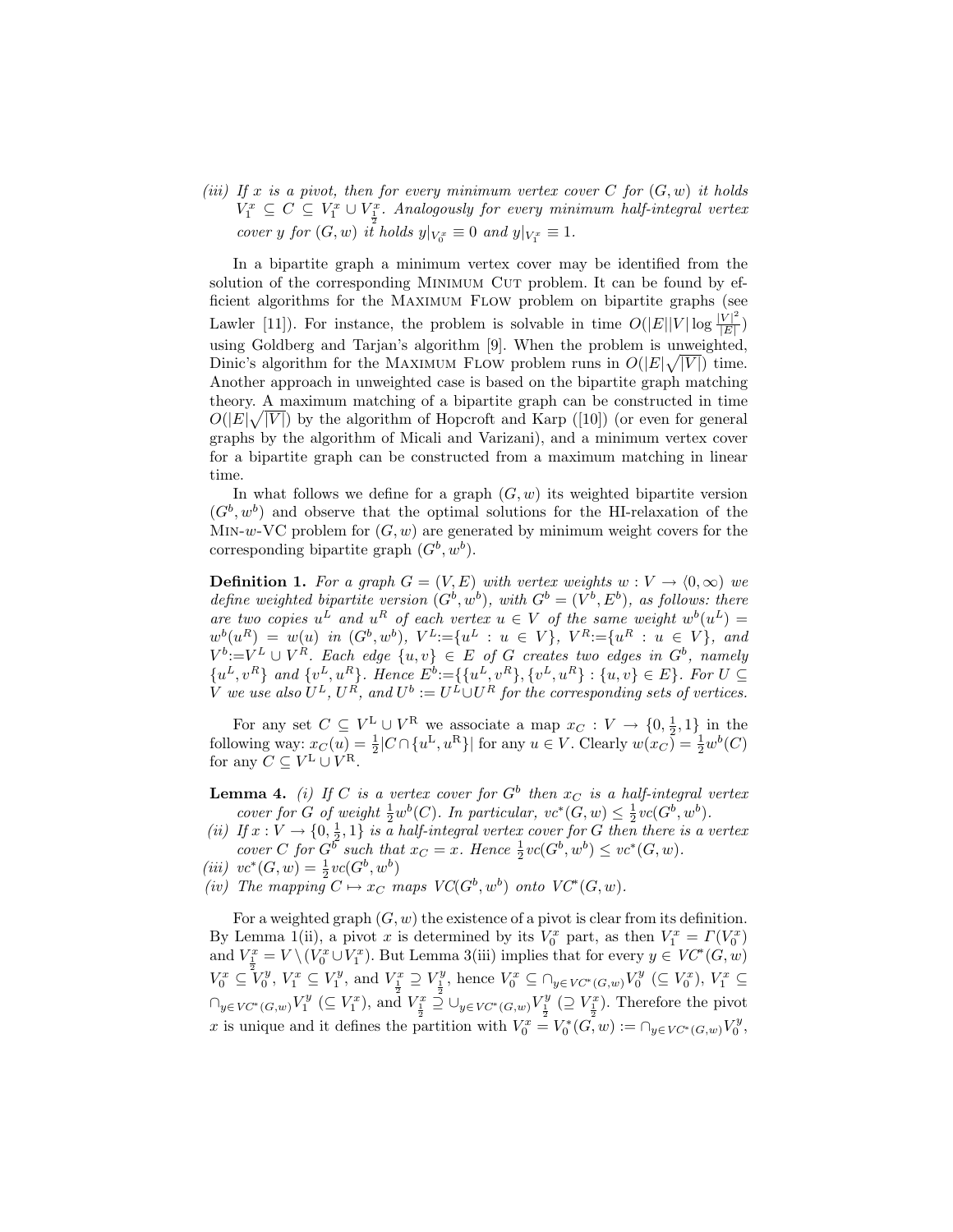$V_1^x = V_1^*(G, w) := \bigcap_{y \in V\mathcal{C}^*(G, w)} V_1^y$ , and  $V_{\frac{1}{2}}^x = V_{\frac{1}{2}}^*(G, w) := V \setminus (V_0^*(G, w) \cup$  $V_1^*(G, w)$ ).

Denote the analogous parts of V corresponding to the set  $VC(G, w)$  of minimum vertex covers as  $V_i(G, w), i \in \{0, 1, \frac{1}{2}\},\$  where  $V_0(G, w)$  is the set of vertices avoided by each minimum vertex cover for  $(G, w)$ ,  $V_1(G, w)$  is the set of vertices contained in each minimum vertex cover for  $(G, w)$ , and  $V_{\frac{1}{2}}(G, w)$  is the rest.

*Remark 1.* For a fixed weighted graph  $(G, w)$  let  $\Phi : V^b \to V^b$  denote the automorphism of  $(G^b, w^b)$  defined by  $\Phi(u^L) = u^R$ ,  $\Phi(u^R) = u^L$  for each  $u \in V$ . For a fixed  $u \in V$  we obtain  $u^L \in V_0(G^b, w^b)$  iff  $u^R \in V_0(G^b, w^b)$  iff (using Lemma 4)  $u \in V_0^*(G, w)$ ;  $u^L \in V_1(G^b, w^b)$  iff  $u^R \in V_1(G^b, w^b)$  iff  $u \in V_1^*(G, w)$ . In other words, for each  $i \in \{0, 1, \frac{1}{2}\}, V_i(G^b, w^b)$  consists of pairs corresponding to vertices of  $V_i^*(G, w)$ .

Hence the set  $V_0^x = V_0^*(G, w)$  for the pivot x can be identified from  $V_0(G^b, w^b)$ , which can be computed efficiently due to the following lemma. Recall that for an unweighted bipartite graph it follows from the bipartite version of the classical Gallai-Edmonds Structure Theorem that the set  $V_0$  coincides with the set of vertices avoided by at least one maximum matching.

**Lemma 5.** Let  $G = (V, E)$  be a bipartite graph with vertex weights  $w : V \rightarrow$  $(0, \infty)$ . The problem to find the set  $V_0$ , the set of all vertices in G that are avoided by each minimum vertex cover for  $(G, w)$ , is solvable in polynomial time; in unweighted case in time  $O(|E|\sqrt{|V|})$ .

Clearly, with the set  $V_0^x$  known, the set  $V_1^x = \Gamma(V_0^x)$  and  $V_{\frac{1}{x}}^x$  can be easily constructed for the pivot x. Therefore, we obtain the following theorem

**Theorem 1.** Let a graph  $G = (V, E)$  with vertex weights  $w : V \to (0, \infty)$  be given. Among minimum half-integral vertex covers for  $(G, w)$  there is exactly one pivot x. The corresponding partition  $V = V_0^x \cup V_1^x \cup V_{\frac{1}{x}}^x$  according to x has the following properties:  $V_0^x = \bigcap_{y \in VC^*(G,w)} V_0^y$ ,  $V_1^x = \bigcap_{y \in VC^*(G,w)} V_1^y = \Gamma(V_0^x)$ , and  $V_{\frac{1}{2}}^x = \bigcup_{y \in VC^*(G,w)} V_{\frac{1}{2}}^y$ . Moreover, there is a polynomial time algorithm that finds the pivot x. In the unweighted case, its running time is  $O(|E|\sqrt{|V|})$ .  $\overline{\phantom{a}}$ 

*Remark 2.* If  $G = (V, E)$  is a bipartite graph with bipartition  $V = A \cup B$  and with vertex weights  $w: V \to (0, \infty)$ , then  $(G^b, w^b)$  consists of two disjoint copies of  $(G, w)$ , namely  $(G^b[A^L \cup B^R], w^b)$  and  $(G^b[A^R \cup B^L], w^b)$ . Therefore  $vc(G^b, w^b)$  =  $2\nu c(G, w)$ , and  $\nu c^*(G, w) = \nu c(G, w)$  by Lemma 4(iii). Moreover,  $u \in V_0(G, w)$ iff  $u^L, u^R \in V_0(G^b, w^b)$  iff  $u \in V_0^*(G, w)$ , hence  $V_0(G, w) = V_0^*(G, w)$ . In the same way we get  $V_1(G, w) = V_1^*(G, w)$ .

We can summarize our previous results as follows:

**Theorem 2.** There exists a polynomial time algorithm that partitions the vertex set V of a given graph  $(G, w)$  with vertex weights  $w : V \to (0, \infty)$  into three subsets  $V_0$ ,  $V_1$ ,  $V_{\frac{1}{2}}$  with no edges between  $V_0$  and  $V_{\frac{1}{2}}$  or within  $V_0$ , such that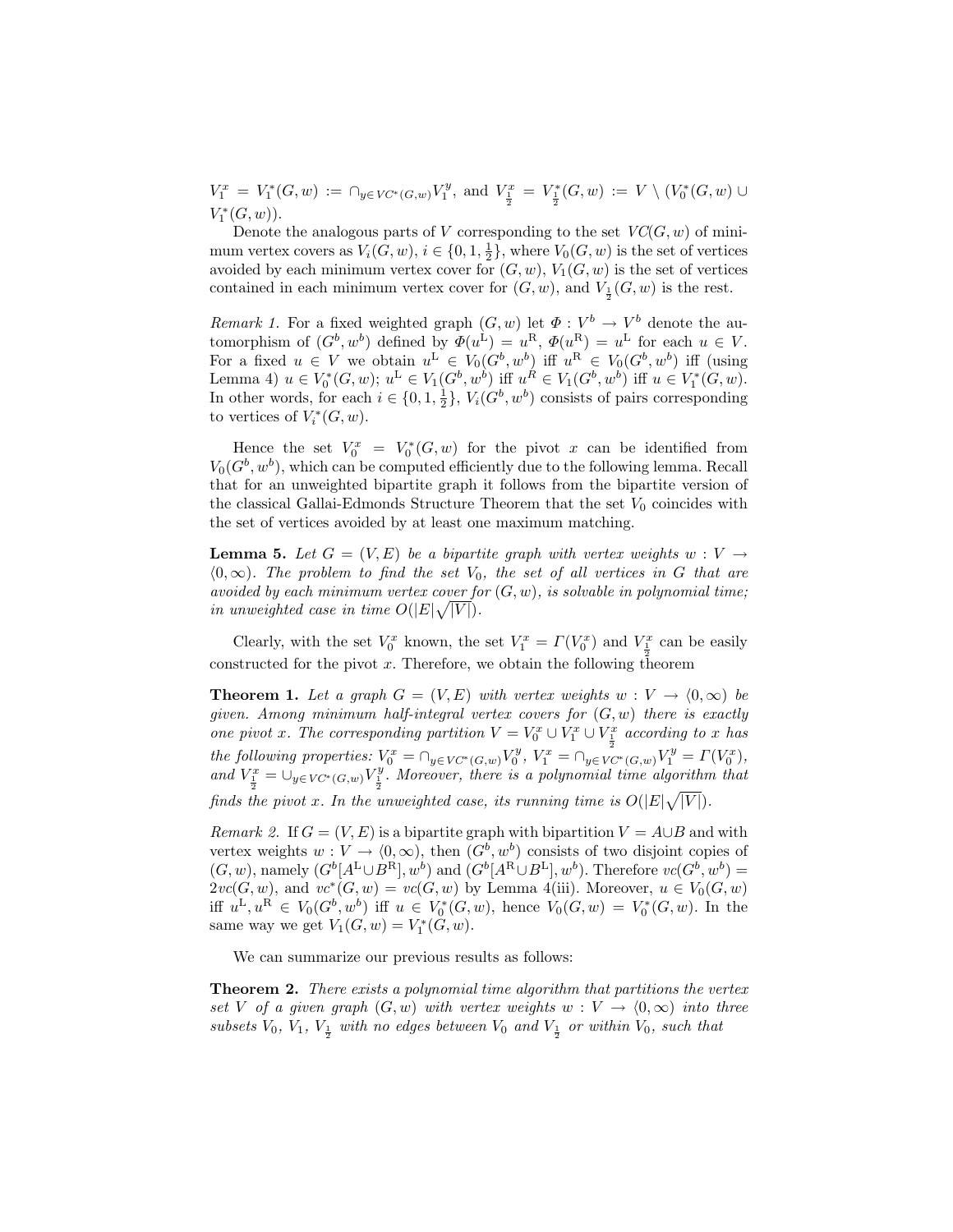- (i)  $vc(G[V_{\frac{1}{2}}], w) \geq vc*(G[V_{\frac{1}{2}}], w) = \frac{1}{2}w(V_{\frac{1}{2}})$ ,
- (ii) every minimum vertex cover C for  $(G, w)$  satisfies  $V_1 \subseteq C \subseteq V_1 \cup V_{\frac{1}{2}}$  and  $C \cap V_{\frac{1}{2}}$  is a minimum vertex cover for  $(G[V_{\frac{1}{2}}], w)$ ,
- (iii) every (minimum) vertex cover  $C_{\frac{1}{2}}$  for  $(G[V_{\frac{1}{2}}], w)$  together with  $V_1$  forms a (minimum) vertex cover for  $(G, w)$ ,

(iv)  $V_0 = \bigcap_{y \in VC^*(G,w)} V_0^y$ ,  $V_1 = \bigcap_{y \in VC^*(G,w)} V_1^y = \Gamma(V_0)$ ,  $V_{\frac{1}{2}} = V \setminus (V_1 \cup V_2)$ ,

(v)  $\emptyset \neq U \subseteq V_1$  implies  $w(V_0 \cap \Gamma(U)) > w(U)$ .

In unweighted case its time complexity is  $O(|E|)$ p  $|V|$ ). Moreover, if G is bipartite, then  $V_0$  is the set of all vertices that are avoided by each minimum vertex cover for  $(G, w)$ ,  $V_1$  is the intersection of all minimum vertex covers for  $(G, w)$ , and  $vc(G[V_{\frac{1}{2}}], w) = \frac{1}{2}w(V_{\frac{1}{2}})$ . In particular, if G is an unweighted bipartite graph, then  $V_0^{\frac{1}{2}}$  is the set of vertices in G which are avoided by at least one maximum matching in G, and  $G[V_{\frac{1}{2}}]$  has a perfect matching.

Lemma 1 shows in particular, that  $vc^*(G, w) < \frac{1}{2}w(V)$  iff  $V_0^*(G, w) \neq \emptyset$  iff there is an independent set I in G such that  $w(\Gamma(I)) < w(I)$ ; and any of these conditions implies  $V_0(G, w) \neq \emptyset$ . For us it is interesting to have the structural characterization of instances  $(G, w)$  with  $vc^*(G, w) = \frac{1}{2}w(V)$ , as MIN-w-VC reduces to such instances. Namely, we have that  $vc^*(G, w) = \frac{1}{2}w(V)$  iff for every independent set I in G  $w(\Gamma(I)) \geq w(I)$  holds.

In the next section we refine the NT-Theorem in another direction and the MIN-w-VC problem will be reduced to even more restricted instances  $(G, w)$ , namely those with  $w > 0$  for which  $x \equiv \frac{1}{2}$  on V is the unique element of  $VC^*(G, w)$ . They can be characterized similarly, using Lemma 1, as those instances  $(G, w)$  for which  $w(\Gamma(I)) > w(I)$  holds for every nonempty independent set  $I$  in  $G$ .

#### 3 Decomposition into Irreducible Subgraphs

The partition  $V_0$ ,  $V_{\frac{1}{2}}$ , and  $V_1$  of the vertex set V from Theorem 2 satisfies  $V_1 \subseteq$  $C \subseteq V_1 \cup V_{\frac{1}{2}}$  for every minimum vertex cover C. In this case the problem kernel  $V_{\frac{1}{2}}$  is the largest among all  $V_{\frac{1}{2}}^y$ ,  $y \in VC^*(G, w)$ , in fact  $V_{\frac{1}{2}} = \bigcup_{y \in VC^*(G, w)} V_{\frac{1}{2}}^y$ . On the other hand, in the original NT-Theorem it is natural to search for such decomposition with  $V_{\frac{1}{2}}$  as small as possible. This is motivated by the fact that the M<sub>IN</sub>-w-VC problem for  $(G, w)$  reduces to the one for  $(G[V_{\frac{1}{2}}], w)$ . In what follows we will see that one can find in polynomial time  $x \in V\mathcal{C}^*(\tilde{G}, w)$  for which  $V_{\frac{1}{2}}^x$  is the smallest among all  $V_{\frac{1}{2}}^y$ ,  $y \in V C^*(G, w)$ , namely  $V_{\frac{1}{2}}^x = \cap_{y \in V C^*(G, w)} V_{\frac{1}{2}}^y$ . Furthermore, for the problem kernel  $(G[V_{\frac{1}{2}}], w)$ ,  $z \equiv \frac{1}{2}$  on  $V_{\frac{1}{2}}^x$  is the *unique* element of  $VC^*(G[V_{\frac{1}{2}}^x], w)$ . Also we assume from now on that  $w > 0$ , as vertices with weight 0 are not contained in  $\bigcap_{y \in VC^*(G,w)} V^y_{\frac{1}{2}}$ .

The following theorem summarizes the main results of this section.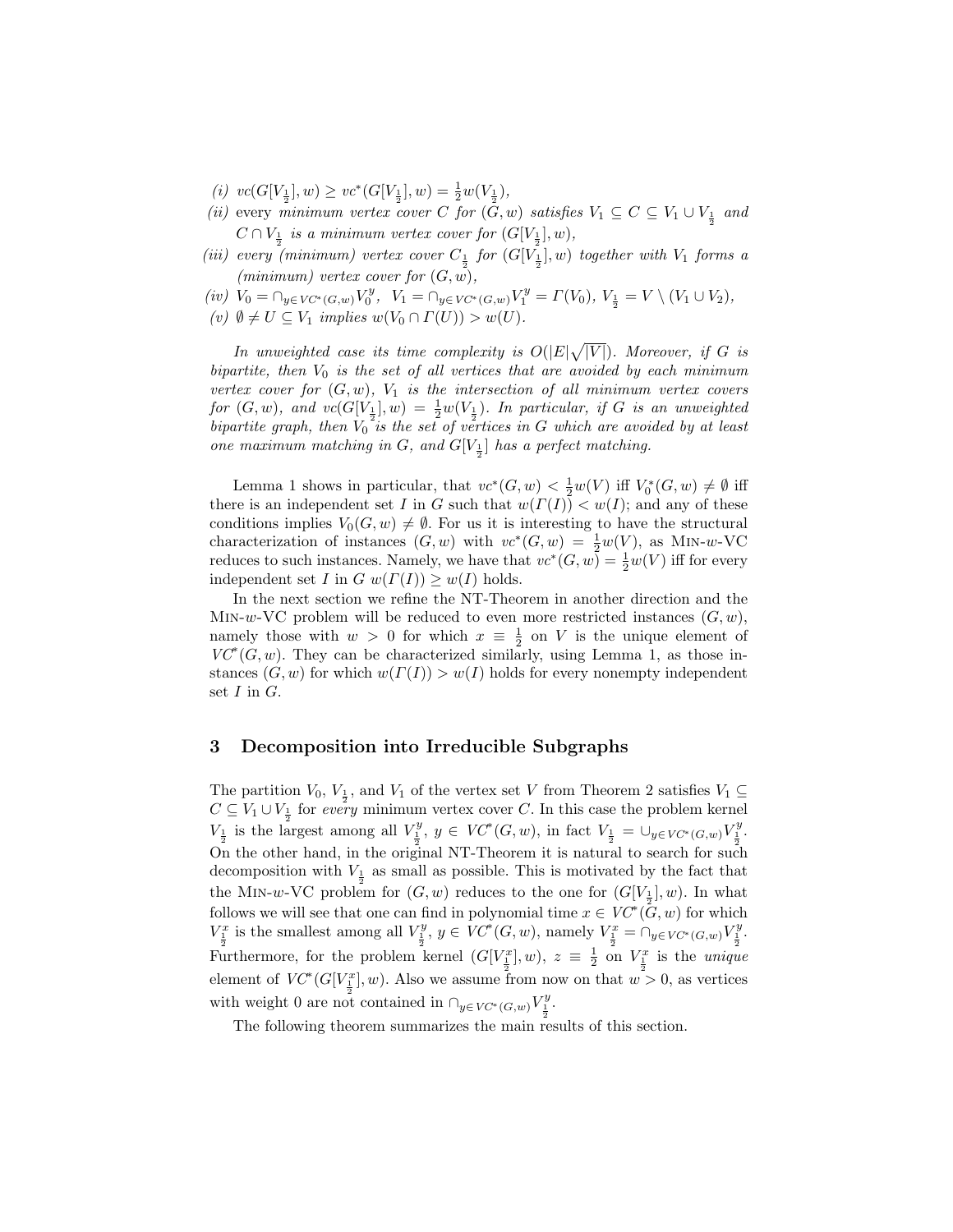**Theorem 3.** There exists a polynomial time algorithm (running in time  $O(|E|\sqrt{|V|})$  in unweighted case) that for a graph  $G = (V, E)$  with vertex weights  $w: V \to (0, \infty)$  and  $vc^*(G, w) = \frac{1}{2}w(V)$  constructs a partition

$$
V = K \bigcup \cup_{i=1}^{s} T_i \bigcup \cup_{i=1}^{s} S_i
$$

with the following properties:

- (i) there is a minimum half-integral vertex cover x for  $(G, w)$  such that  $V_0^x =$  $\cup_{i=1}^{s} T_i$ ,  $V_1^x = \cup_{i=1}^{s} S_i$ , and  $V_{\frac{1}{2}}^x = K$ ,
- (ii)  $K = \bigcap_{y \in VC^*(G,w)} V_{\frac{1}{2}}^y$ . Moreover, if  $K \neq \emptyset$ ,  $z \equiv \frac{1}{2}$  on K is the unique element of  $VC^*(G[K], w)$  and  $vc(G[K], w) > vc^*(G[K], w) = \frac{1}{2}w(K)$ .
- (iii) For each  $i \in \{1, 2, \ldots, s\}$  the following holds true:
	- (a)  $S_i = \Gamma(T_i) \setminus \bigcup_{j=1}^{i-1} S_j,$
	- (b)  $w(T_i) = w(S_i) = vc(G[T_i \cup S_i], w),$
	- (c)  $\emptyset \neq T \subseteq T_i$  implies  $w(\Gamma(T) \cap S_i) > w(T)$ ,
	- (d) for every  $C \in VC(G, w) \ C \cap (T_i \cup S_i)$  is either  $T_i$  or  $S_i$ , and if  $S_i$  is not an independent set then  $C \cap (T_i \cup S_i) = S_i$ .

*Remark 3.* Under the assumptions of Theorem 3, we have  $V_0^*(G, w) = V_1^*(G, w)$  $\emptyset$  and we cannot say much, in general, about  $V_0(G, w)$  and  $V_1(G, w)$ . But in many cases the theorem gives us nontrivial information about  $V_0(G, w)$  and  $V_1(G, w)$ . Let the corresponding partition  $V = K \bigcup \bigcup_{i=1}^s T_i \bigcup \bigcup_{i=1}^s S_i$  be fixed. We will say that  $i \in \{1, 2, ..., s\}$  is determined if for every  $C \in VC(G, w), C \cap (T_i \cup S_i) = S_i$ (i.e.,  $S_i \subseteq C$  and  $T_i \cap C = \emptyset$ ). By part (iii)(d) of Theorem 3 we know that any i for which  $S_i$  is not an independent set is determined. Also, if i is such that for some  $k > i$  there exists an edge between  $S_i$  and  $S_k$  as well as an edge between  $S_i$  and  $T_k$ , then i is determined. Further, if i is determined and  $j < i$  is such that there exists an edge between  $T_i$  and  $S_j$ , then j is determined as well. These observations allow in some cases to further reduce the kernel  $(G[V_{\frac{1}{2}}], w)$ obtained in Theorem 2, as we can tell à priori for some i that  $T_i \subseteq V_0(G, w)$  and  $S_i \subseteq V_1(G, w)$ .

To explain some ideas behind the proof of Theorem 3, we study the Minw-VC problem on weighted bipartite graphs with bipartition  $V = L \cup R$ , and satisfying  $vc(G, w) = \frac{1}{2}w(V)$ . In this setting an edge  $\{u, v\} \in E$  is called *allowed* for  $(G, w)$  if for every minimum vertex cover C for  $(G, w)$  only one of the vertices u and v belongs to C, otherwise it is called *forbidden*. Further,  $(G, w)$  is called elementary if it has exactly two minimum vertex covers, namely  $L$  and  $R$ . Clearly, if  $(G, w)$  is elementary then G is connected and every edge of G is allowed. The notions of an allowed edge and an elementary graph come from decomposition theorems related to maximum matchings in unweighted graphs. See [12, Thm. 4.1.1] for the proof that our notions are equivalent in case of unweighted bipartite graphs with perfect matching.

We need also to prove the following generalization to weighted graphs of the classical Dulmage-Mendelsohn Decomposition Theorem for bipartite graphs, where we are focused on minimum vertex covers rather than on maximum matchings.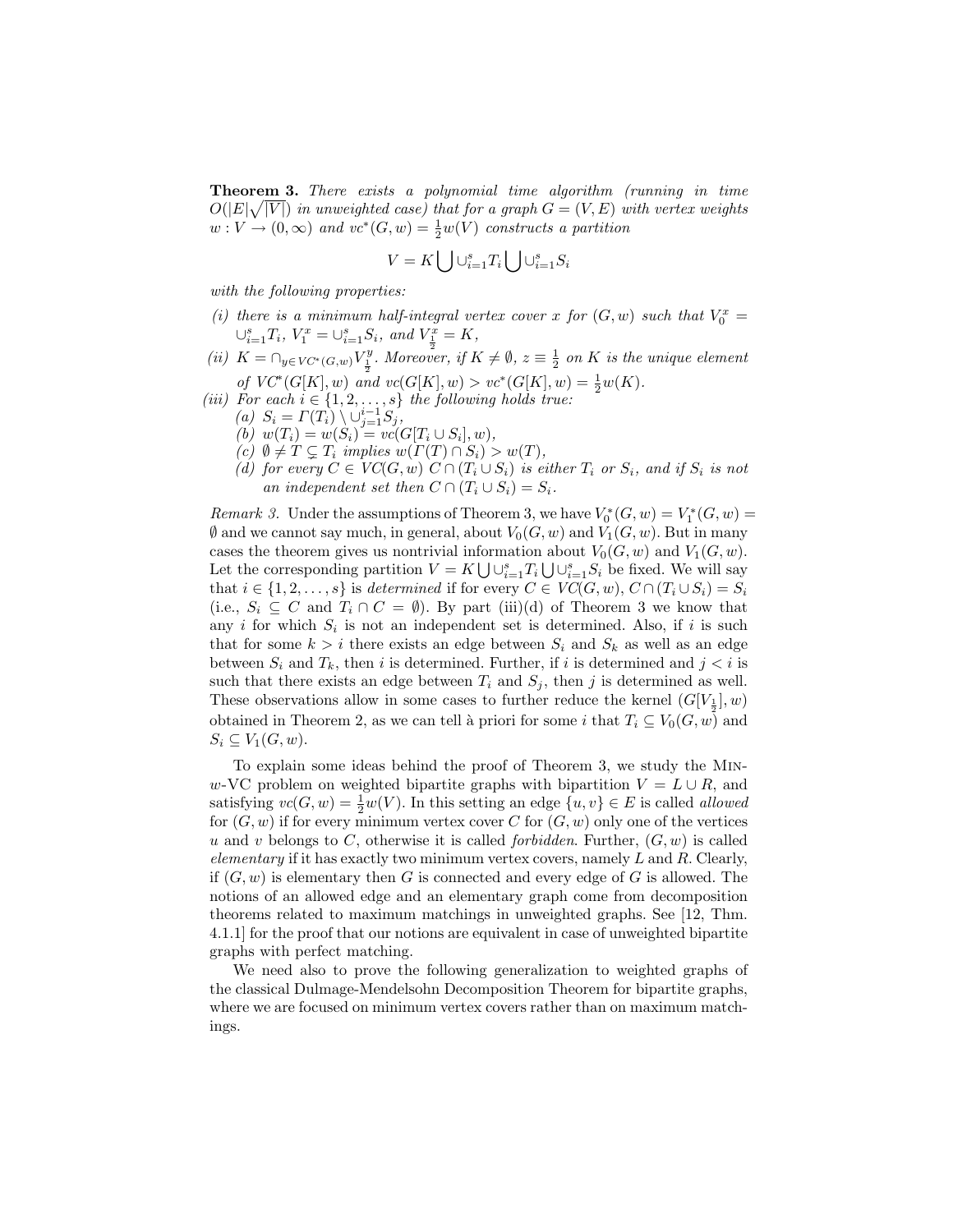**Theorem 4.** Let  $G = (V, E)$  be a bipartite graph with bipartition  $V = L \cup R$  and vertex weight  $w: V \to (0, \infty)$ . Assume that  $vc(G, w) = \frac{1}{2}w(V)$ . The subgraph of G consisting of all allowed edges for  $(G, w)$  has components, called blocks,  $B_i = G[L_i \cup R_i]$  for  $i = 1, 2, ..., r$  (here  $\bigcup_{i=1}^{r} L_i = L$  and  $\bigcup_{i=1}^{r} R_i = R$  are partitions). Each weighted block  $(B_i, w)$  is an elementary graph, and the ordering  $B_1, B_2, \ldots, B_r$  can be chosen with the following property: every edge in G between two blocks  $B_i$  and  $B_j$  with  $i < j$  must have its R-vertex in  $B_i$  and Lvertex in  $B_j$ . The decomposition into blocks and their admissible ordering can be constructed in polynomial time; in unweighted case in time  $O(|E|\sqrt{|V|})$ .

Remark 4. In Theorem 4 L and R are always in  $VC(G, w)$ , but if  $(G, w)$  is not elementary there are also "intermediate" minimum vertex covers. Namely, each  $G = \prod_{i=1}^{k} B_i + \prod_{i=1}^{r} I_i$ elementary there are also intermediate imminium vertex covers.  $\Gamma$ <br>  $C_i := \bigcup_{k=1}^i R_k \cup \bigcup_{k=i+1}^r L_k$ ,  $i = 0, 1, ..., r$ , belongs to  $VC(G, w)$ .

Let us mention some of the consequences of Theorem 3. For a graph  $G =$  $(V, E)$  with vertex weights  $w : V \to (0, \infty)$  we firstly apply Theorem 2 to obtain  $(G[V_1], w)$  whose positive weighted vertices satisfy the assumption of Theorem 3. This reduces the MIN-w-VC problem for  $(G, w)$  to the one for  $(G[K], w)$ , for which  $x \equiv \frac{1}{2}$  on K is the unique element of  $VC^*(G[K], w)$ . Moreover, the difference  $vc(G, w) - vc*(G, w)$  is preserved. It is the same as  $vc(G[K], w) - vc*(G[K], w)$ , which is zero iff  $K = \emptyset$ . Hence we have the following

**Corollary 1.** There is a polynomial time algorithm (of time complexity  $O(|E|\sqrt{|V|})$  in unweighted case) that for a graph  $G = (V, E)$  with vertex weights  $w: V \to (0, \infty)$  decides whether  $vc(G, w) = vc*(G, w)$ , and if the equality holds, finds one minimum vertex cover for  $(G, w)$ .

*Remark 5.* Since a (maximum) independent set for  $(G, w)$  is a complement of a (minimum) vertex cover for  $(G, w)$ , all results above can be translated in obvious way to the ones for the MAXIMUM WEIGHTED INDEPENDENT SET problem.

To describe some of possible applications, we will confine ourselves to the unweighted version of the MINIMUM VERTEX COVER problem in the rest of the paper.

### 4 Parametrized Complexity and Vertex Covers

The MINIMUM VERTEX COVER problem and its variants play a very special role among fixed-parameter tractable problems. Let us recall the basic parametrized version of the problem:

Instance: A graph  $G = (V, E)$  and a nonnegative integer k

- Question (for decision version): Is there a vertex cover for  $G$  with at most  $k$ vertices?
- Task (for search version): Either find a vertex cover for  $G$  with at most  $k$  vertices or report that no such vertex cover exists.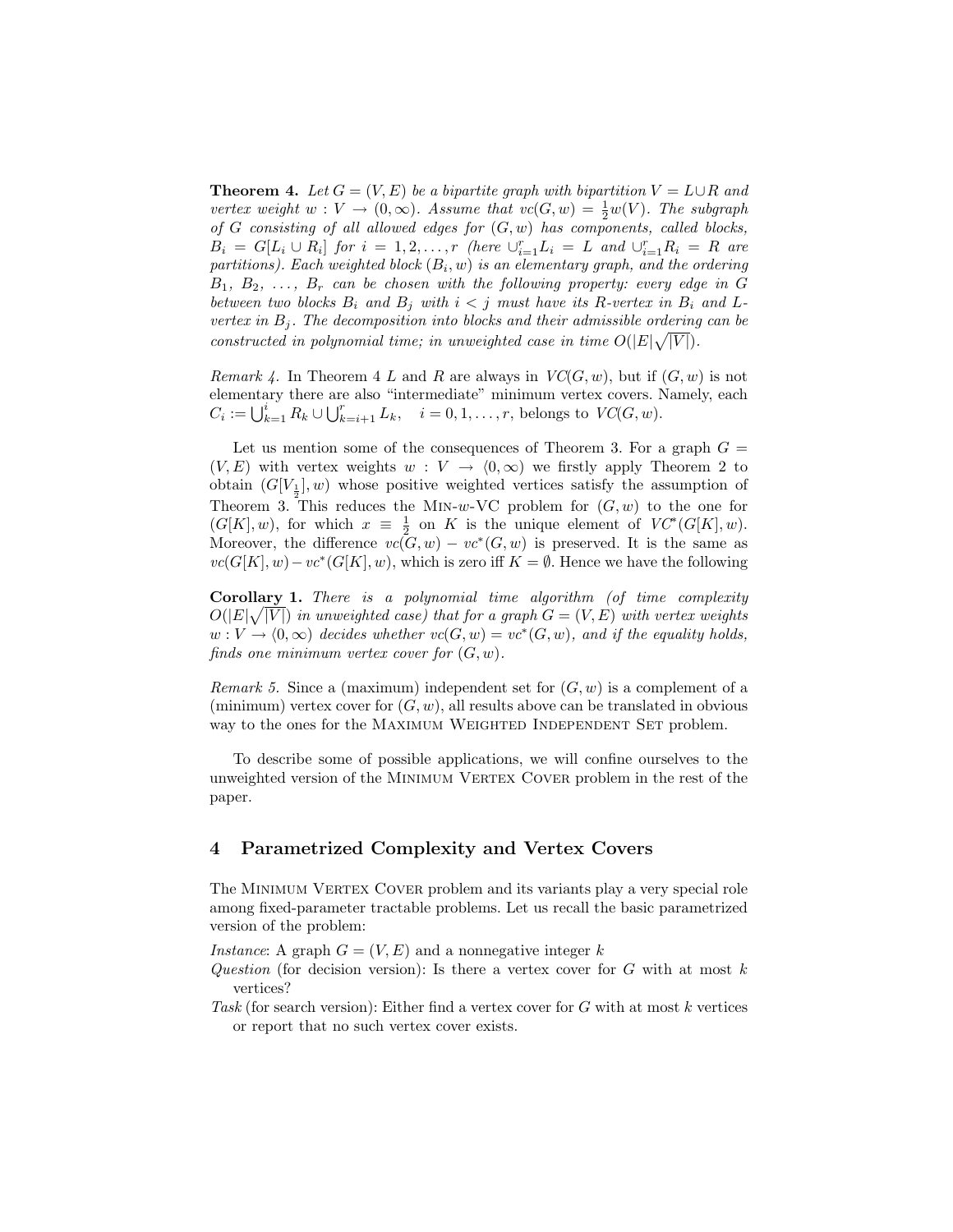Recently, there have been increasing interest and progress in lowering the exponential running time of algorithms that solve NP-hard optimization problems, like Min-VC, precisely. One of the most important methods employed in the development of efficient parametrized algorithms for such problems is reduction to a problem kernel. For the parametrized decision version of the vertex cover problem it means to apply an efficient preprocessing on the instance  $(G, k)$  to construct another instance  $(G_1, k_1)$ , where  $G_1$  is a subgraph of G (the kernel),  $k_1 \leq k$ , and  $G_1$  has a vertex cover with at most  $k_1$  vertices iff G has a vertex cover with at most  $k$  vertices. As observed in  $[5]$ , the Nemhauser-Trotter Theorem allows to find efficiently a linear size problem kernel for Min-VC. Namely, there is an algorithm of running time  $O(k|V| + k^3)$  that, given an instance  $(G = (V, E), k)$ , constructs another instance  $(G' = (V', E'), k')$  with the following properties: G' is an induced subgraph of  $G, |V'| \leq 2k'$ ,  $k' \leq k$ , and G admits a vertex cover of size k iff  $G'$  admits a vertex cover of size k'. Clearly, using the same technique one can solve the parametrized search version of the vertex cover problem, or the problem: to find a *minimum vertex cover* of G if  $vc(G) \leq k$ , or report that  $vc(G) > k$ .

Unlike the Nemhauser-Trotter Theorem, Theorem 2 can be used as efficient reduction to linear size problem kernel for the following problem: to find all minimum vertex covers if  $vc(G) \leq k$  or report that  $vc(G) > k$ .

Parametrized All-Min-VC problem

Instance:  $(G = (V, E), k)$  and a nonnegative integer k

Task: Either find all minimum vertex covers for G if  $vc(G) \leq k$ , or report that  $vc(G) > k$ .

**Theorem 5.** There is an algorithm of running time  $O(k|V| + k^3)$  that for a given instance  $(G = (V, E), k)$  either reports that  $vc(G) > k$ , or finds a partition  $V = N \cup Y \cup V'$  such that  $G' := G[V']$ ,  $k' := k - |Y|$ ,  $vc(G') \geq \frac{1}{2}|V'|$ , and  $|V'| \leq 2k'$ . Moreover,  $vc(G) \leq k$  iff  $vc(G') \leq k'$ , and assuming  $vc(G) \leq k$ .

(i) for every minimum vertex cover C' for  $G' : C' \cup Y \in VC(G)$ , and

(ii) for every minimum vertex cover C for  $G: Y \subseteq C \subseteq Y \cup V'$  and  $C \cap V' \in$  $VC(G')$ .

*Proof.* Let an instance  $(G = (V, E), k)$  be given. Clearly, every vertex  $v \in V$  of degree at least  $k+1$  has to belong to every vertex cover of size at most k, provided  $vc(G) \leq k$ . Denote Y'', the set of vertices of G of degree at least  $(k+1)$ , N'', the set of isolated vertices of  $G \ Y''$ ,  $V'' := V \setminus (Y'' \cup N'')$ , and  $k'' = k - |Y''|$ . Firstly, in running time  $O(k|V|)$  we can construct a graph  $G'' = (V'', E'') := G[V'']$  (see, e.g., Buss [2] for such simple algorithm). Clearly,  $vc(G) \leq k$  iff  $vc(G'') \leq k''$ , and assuming  $vc(G) \leq k$ : (i) for every  $C'' \in VC(G'')$ ,  $C'' \cup Y'' \in VC(G)$ , and (ii) for every  $C \in VC(G), Y'' \subseteq C \subseteq Y'' \cup V''$  and  $C \cap V'' \in VC(G'').$ 

Each vertex of G'' has degree at most k. Hence  $vc(G'') \leq k''$  is only possible if  $|E''| \leq kk''$ . If  $|E''| > kk''$ , we can report that  $vc(G) > k$  and the algorithm terminates. Otherwise, we have  $|E''| \leq k \cdot k'' \leq k^2$ , and since  $G''$  does not contain isolated vertices, it follows that  $|V''| \leq 2|E''| \leq 2k^2$ . Now we apply Theorem 2 to the graph  $G''$  (with  $w \equiv 1$ ). Namely, we partition the vertex set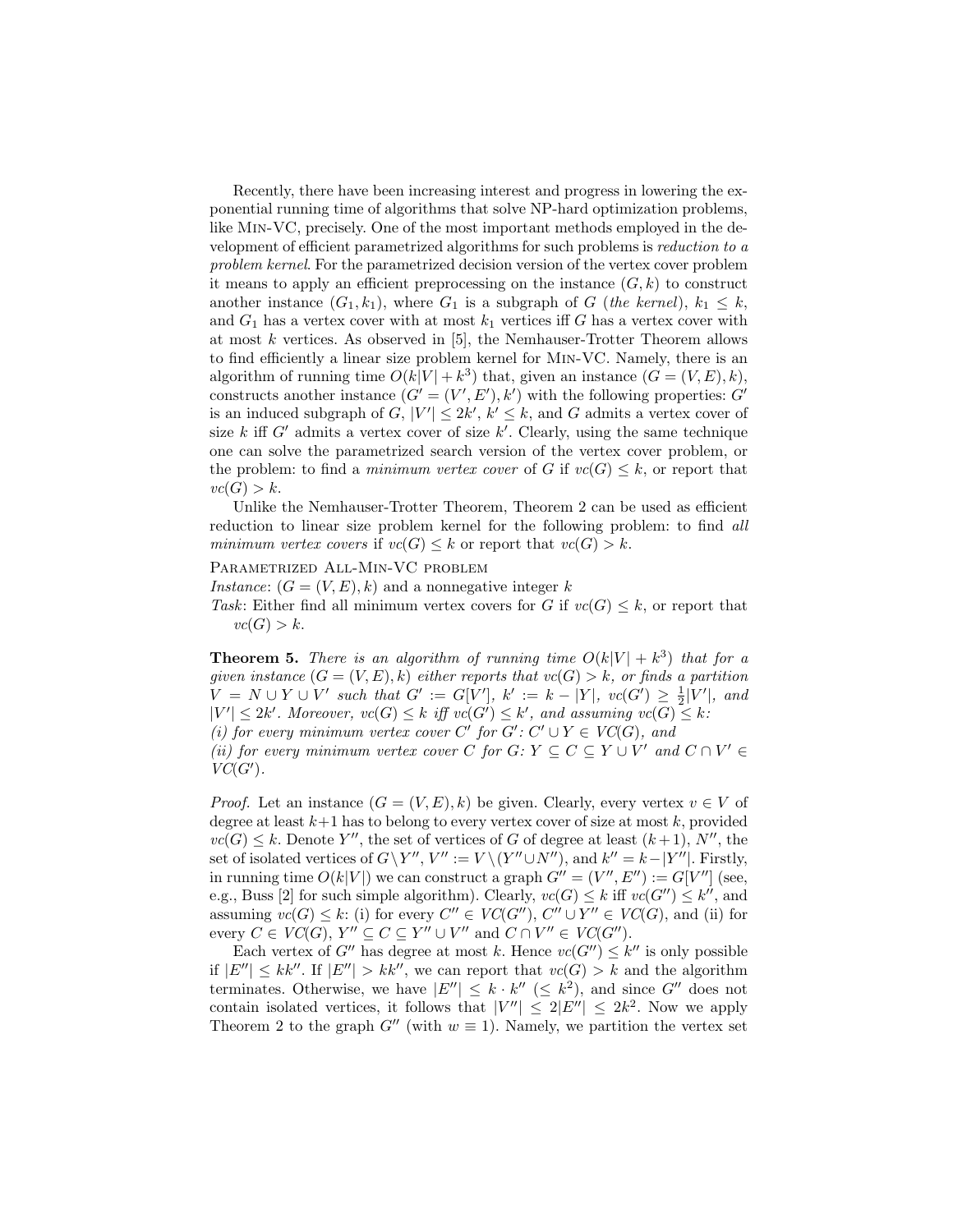$V''$  into three subsets  $V_0, V_1, V_{\frac{1}{2}}$  in time  $O(|E''|\sqrt{\frac{1}{2}})$  $Y := Y'' \cup V_1, N := N'' \cup V_0, V^{\overline{i}} := V_{\frac{1}{2}}, G' := G[V'], \text{ and } k' := k'' - |V_1| = k - |Y|.$  $\overline{|V''|}$ ) =  $O(k^3)$ . Further, we put Obviously,  $vc(G) \leq k$  iff  $vc(G') \leq k'$ , and from Theorem 2 also  $vc(G') \geq \frac{1}{2}|V'|$ . It means if  $|V'| > 2k'$ , we can report that  $vc(G') > k'$ , hence  $vc(G) > k$ , and the algorithm terminates. Otherwise  $|V'| \leq 2k'$  holds, as was required. All other properties follow directly from Theorem 2.  $\Box$ 

Theorem 5 can be used to many other parametrized problems related to Min-VC as reduction to linear size problem kernel. The typical example is the problem, whose task is to find one minimum vertex cover for G under some additional constraints.

Parametrized Constrained-Min-VC problem

- Instance:  $(G = (V, E), k)$ , k a nonnegative integer, and finitely many linear constraints  $P_1, P_2, \ldots, P_r$  of the form  $P_i: \sum_{v \in V} a_i(v)x(v) \leq b_i, i = 1, 2, \ldots, r$ , where  $a_i(v)$ ,  $b_i \in \mathbb{R}$ .
- Task: If  $vc(G) \leq k$  find C from  $VC(G)$ , whose indicator function  $x = x^C$  satisfies all constraints  $P_1, P_2, \ldots, P_r$ , otherwise report that no such minimum vertex cover exists.

The most natural case is when each  $a_i(v)$  is either 0 or 1, and  $b_i$  are nonnegative integers. Then constraint  $P_i$  says, that  $|C \cap A_i| \leq b_i$  for a set  $A_i := \{v \in V :$  $a_i(v) = 1$  and for a vertex cover  $C \in VC(G)$  to be found. The problem has received considerable attention even in its very simplified version, when  $G = (V, E)$ is a bipartite graph with bipartition  $(L, R)$ , and two nonnegative integers  $k<sub>L</sub>$  and  $k_{\rm R}$  (with  $k = k_{\rm L} + k_{\rm R}$ ) are given as an input. The  $k_{\rm L}$  and  $k_{\rm R}$  represent constraints  $|C \cap L| \leq k_{\text{L}}$ ,  $|C \cap R| \leq k_{\text{R}}$  on  $C \in VC(G)$  to be found. This problem arises from the extensively studied fault coverage problem for reconfigurable memory arrays in VLSI design, see [5] and references therein.

Theorem 5 clearly allows efficient reduction to the linear size problem kernel for PARAMETRIZED CONSTRAINED MIN-VC. Namely,  $(G = (V, E), k)$  with constraints  $P_i$ :  $\sum_{v \in V} a_i(v)x(v) \leq b_i$ ,  $i = 1, 2, ..., r$  is reduced using Theorem 5 to  $(G' = (\tilde{V'}, E'), k')$  with  $|V'| \leq 2k' \leq 2k$ , and with constraints  $P'_i: \sum_{v \in V'} a_i(v)x(v) \leq b'_i \ \ (:= b_i - \sum_{v \in Y} a_i(v)), \ i = 1, 2, \ldots, r.$ 

#### Further research

Seemingly a new technique, called the *crown reduction* (also crown decomposition, crown rules) has been recently introduced in [6] and [1] for the (unweighted) VERTEX COVER problem. A crown decomposition in a graph  $G = (V, E)$  is a partitioning of the vertex set V into three sets  $V_0$ ,  $V_1$ , and  $V_{\frac{1}{2}}$  satisfying the following conditions: (1)  $V_0$  (the crown) is an independent set; (2)  $V_1$  (the head) separates  $V_0$  from  $V_{\frac{1}{2}}$  (the rest), i.e., there are no edges between  $V_0$  and  $V_{\frac{1}{2}}$ ; and (3) there is a matching of  $|V_1|$  edges from  $V_1$  to  $V_0$ .

It can be seen from Lemma 1 that any minimum half-integral vertex cover  $x$ defines such partition (as  $(3)$  easily follows from Lemma  $1(iv)$ ). Hence we not only generalize NT Theorem, but also link this well studied theorem very close to the